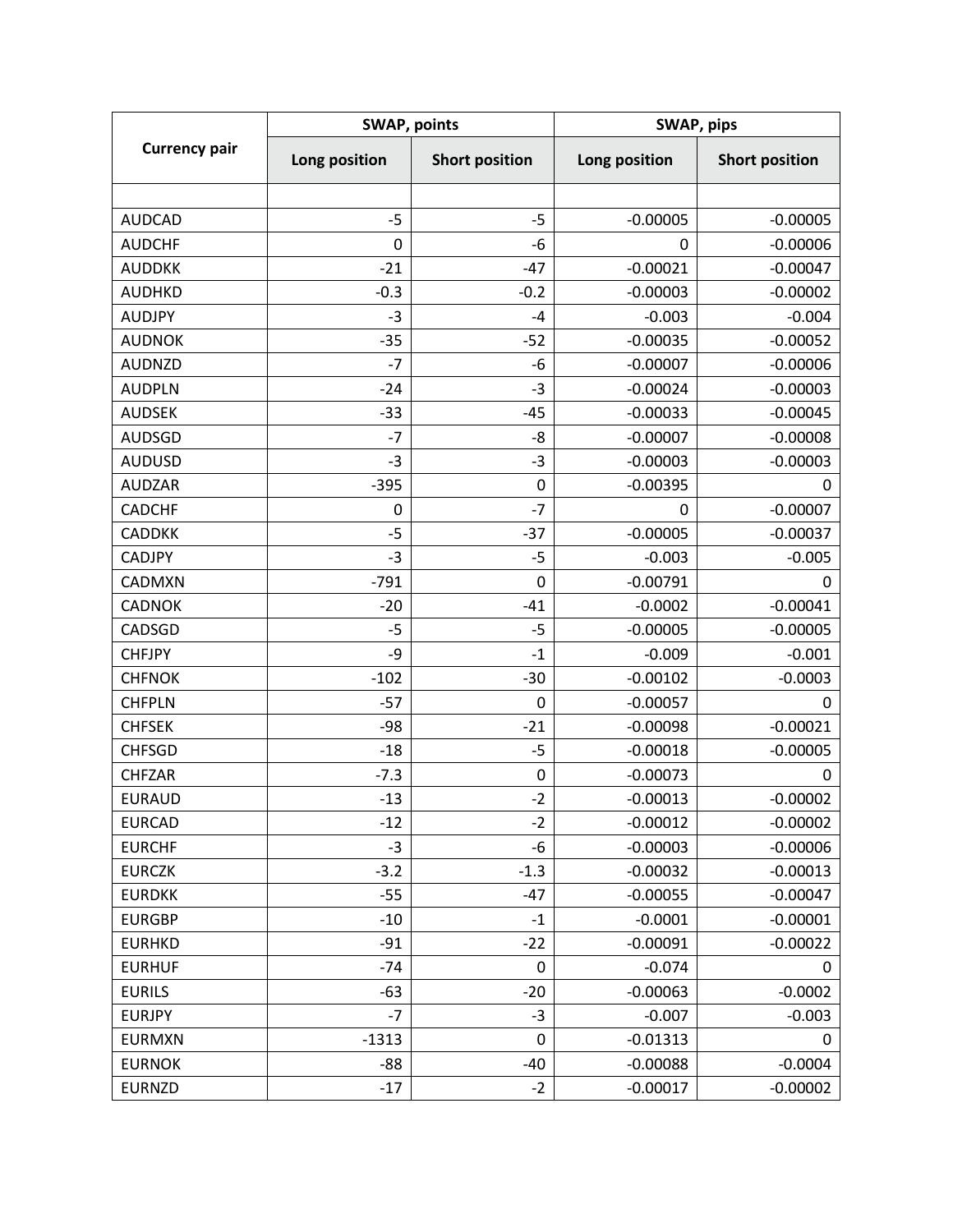| <b>EURPLN</b> | $-52$       | 0      | $-0.00052$ | 0           |
|---------------|-------------|--------|------------|-------------|
| <b>EURRUB</b> | $-3372$     | 0      | $-0.03372$ | $\mathbf 0$ |
| <b>EURSEK</b> | $-85$       | $-30$  | $-0.00085$ | $-0.0003$   |
| <b>EURSGD</b> | $-16$       | -7     | $-0.00016$ | $-0.00007$  |
| <b>EURTRY</b> | $-932$      | $-447$ | $-0.00932$ | $-0.00447$  |
| <b>EURUSD</b> | -9          | $-1$   | $-0.00009$ | $-0.00001$  |
| <b>EURZAR</b> | $-736$      | 0      | $-0.00736$ | 0           |
| <b>GBPAUD</b> | -9          | -8     | $-0.00009$ | $-0.00008$  |
| <b>GBPCAD</b> | -8          | $-7$   | $-0.00008$ | $-0.00007$  |
| <b>GBPCHF</b> | $\mathbf 0$ | $-11$  | 0          | $-0.00011$  |
| <b>GBPDKK</b> | $-36$       | $-80$  | $-0.00036$ | $-0.0008$   |
| <b>GBPJPY</b> | $-4$        | -8     | $-0.004$   | $-0.008$    |
| <b>GBPNOK</b> | $-61$       | $-85$  | $-0.00061$ | $-0.00085$  |
| <b>GBPNZD</b> | $-12$       | -8     | $-0.00012$ | $-0.00008$  |
| <b>GBPPLN</b> | $-43$       | $-5$   | $-0.00043$ | $-0.00005$  |
| <b>GBPSEK</b> | $-58$       | $-71$  | $-0.00058$ | $-0.00071$  |
| <b>GBPSGD</b> | $-12$       | $-13$  | $-0.00012$ | $-0.00013$  |
| <b>GBPTRY</b> | $-1028$     | $-533$ | $-0.01028$ | $-0.00533$  |
| <b>GBPUSD</b> | -6          | $-5$   | $-0.00006$ | $-0.00005$  |
| <b>GBPZAR</b> | $-753$      | 0      | $-0.00753$ | 0           |
| <b>HKDJPY</b> | $-16$       | $-97$  | $-0.00016$ | $-0.00097$  |
| <b>MXNJPY</b> | 0           | $-209$ | 0          | $-0.00209$  |
| <b>NOKJPY</b> | $-42$       | $-43$  | $-0.00042$ | $-0.00043$  |
| <b>NOKSEK</b> | -8          | -8     | $-0.00008$ | $-0.00008$  |
| <b>NZDCAD</b> | -4          | $-5$   | $-0.00004$ | $-0.00005$  |
| <b>NZDCHF</b> | $\pmb{0}$   | $-7$   | 0          | $-0.00007$  |
| <b>NZDJPY</b> | $-2$        | $-5$   | $-0.002$   | $-0.005$    |
| <b>NZDSEK</b> | -6          | $-42$  | $-0.00006$ | $-0.00042$  |
| <b>NZDSGD</b> | $-7$        | -9     | $-0.00007$ | $-0.00009$  |
| <b>NZDUSD</b> | $-3$        | -4     | $-0.00003$ | $-0.00004$  |
| PLNJPY        | $\pmb{0}$   | $-220$ | 0          | $-0.022$    |
| SGDJPY        | $-5$        | $-6$   | $-0.005$   | $-0.006$    |
| <b>TRYJPY</b> | $-10$       | $-19$  | $-0.01$    | $-0.019$    |
| <b>USDCAD</b> | -6          | $-7$   | $-0.00006$ | $-0.00007$  |
| <b>USDCHF</b> | 0           | -9     | 0          | $-0.00009$  |
| <b>USDCNH</b> | $-113$      | $-18$  | $-0.00113$ | $-0.00018$  |
| <b>USDCZK</b> | $-1.9$      | $-2.1$ | $-0.00019$ | $-0.00021$  |
| <b>USDDKK</b> | $-24$       | $-68$  | $-0.00024$ | $-0.00068$  |
| <b>USDHKD</b> | $-5.4$      | $-4.7$ | $-5.4E-05$ | $-4.7E-05$  |
| <b>USDHUF</b> | $-55$       | -8     | $-0.055$   | $-0.008$    |
| <b>USDILS</b> | $-45$       | $-31$  | $-0.00045$ | $-0.00031$  |